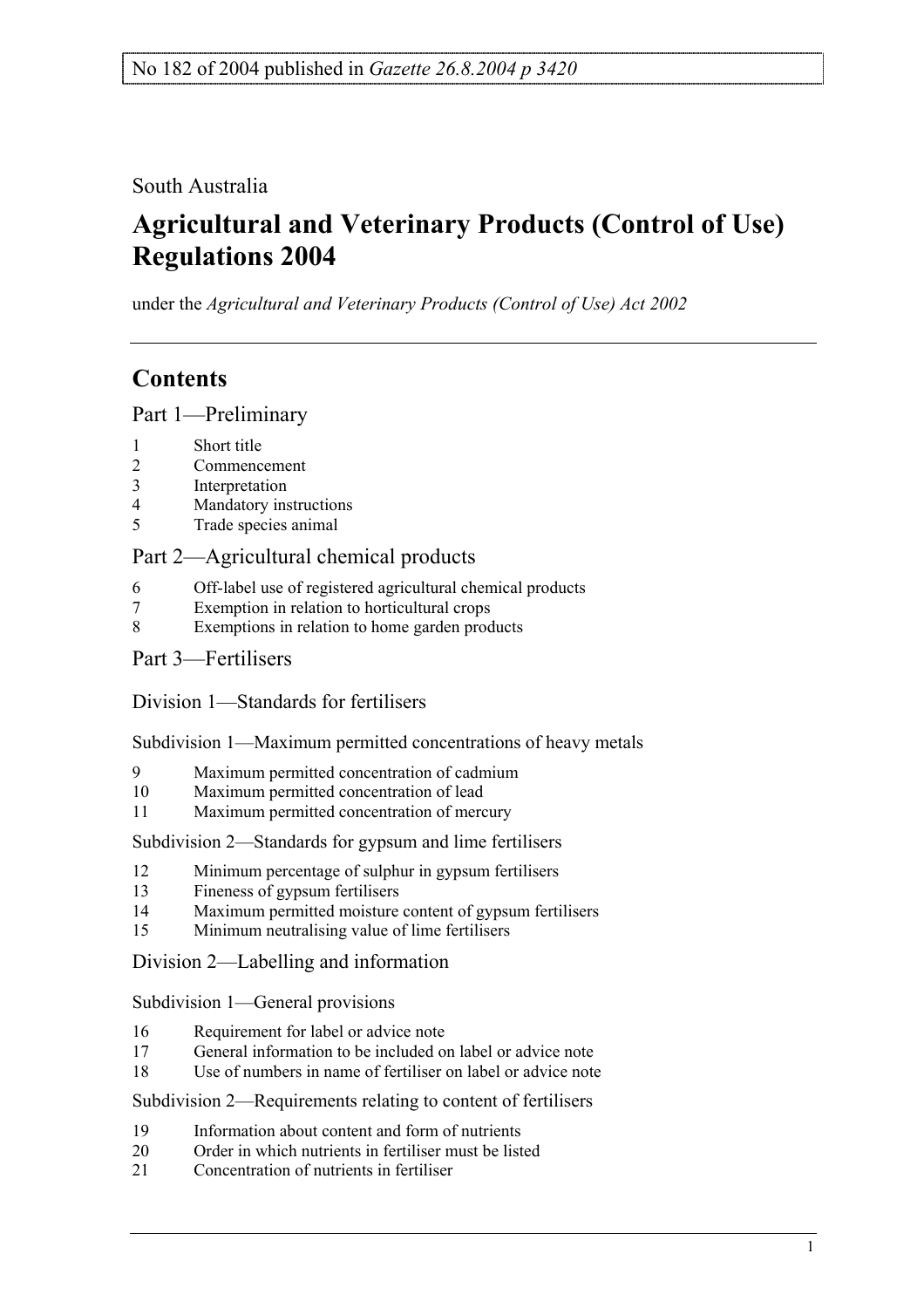- 22 Information about micro-nutrients added during manufacture
- 23 Information about fineness of elemental sulphur
- 24 Information about fineness of rock phosphate
- 25 Information and warnings about gypsum fertilisers
- 26 Additional information about lime fertilisers
- 27 Information about biuret content of fertilisers containing urea
- 28 Information and warnings about biuret content of fertilisers
- 29 Information and warnings about heavy metals in fertilisers

### Part 4—Veterinary products

- 30 Prescribed substances
- 31 Related species of animals
- 32 Off-label use of registered veterinary chemical products
- 33 Records to be kept by veterinary surgeons

### Part 5—Miscellaneous

- 34 Restrictions on use of certain agricultural or veterinary products
- 35 Products prohibited for use in treating food-producing animals
- 36 Confidentiality
- 37 Variation or revocation of notices

Schedule 1—Substances prescribed for purposes of sections 11 and 12 of Act

Schedule 2—Restricted agricultural and veterinary products

Schedule 3—Products prohibited for use in treating food-producing animals

Schedule 4—Revocation of *Agricultural Chemicals Regulations 1996*

## **Part 1—Preliminary**

### **1—Short title**

These regulations may be cited as the *Agricultural and Veterinary Products (Control of Use) Regulations 2004*.

### **2—Commencement**

These regulations will come into operation on the day on which the *Agricultural and Veterinary Products (Control of Use) Act 2002* comes into operation.

### **3—Interpretation**

(1) In these regulations, unless the contrary intention appears—

*Act* means the *Agricultural and Veterinary Products (Control of Use) Act 2002*;

#### *ChemCert accreditation* means—

- (a) a written accreditation issued by ChemCert Australia (SA) Incorporated; or
- (b) a written accreditation issued by—
	- (i) ChemCert Australia (Tas); or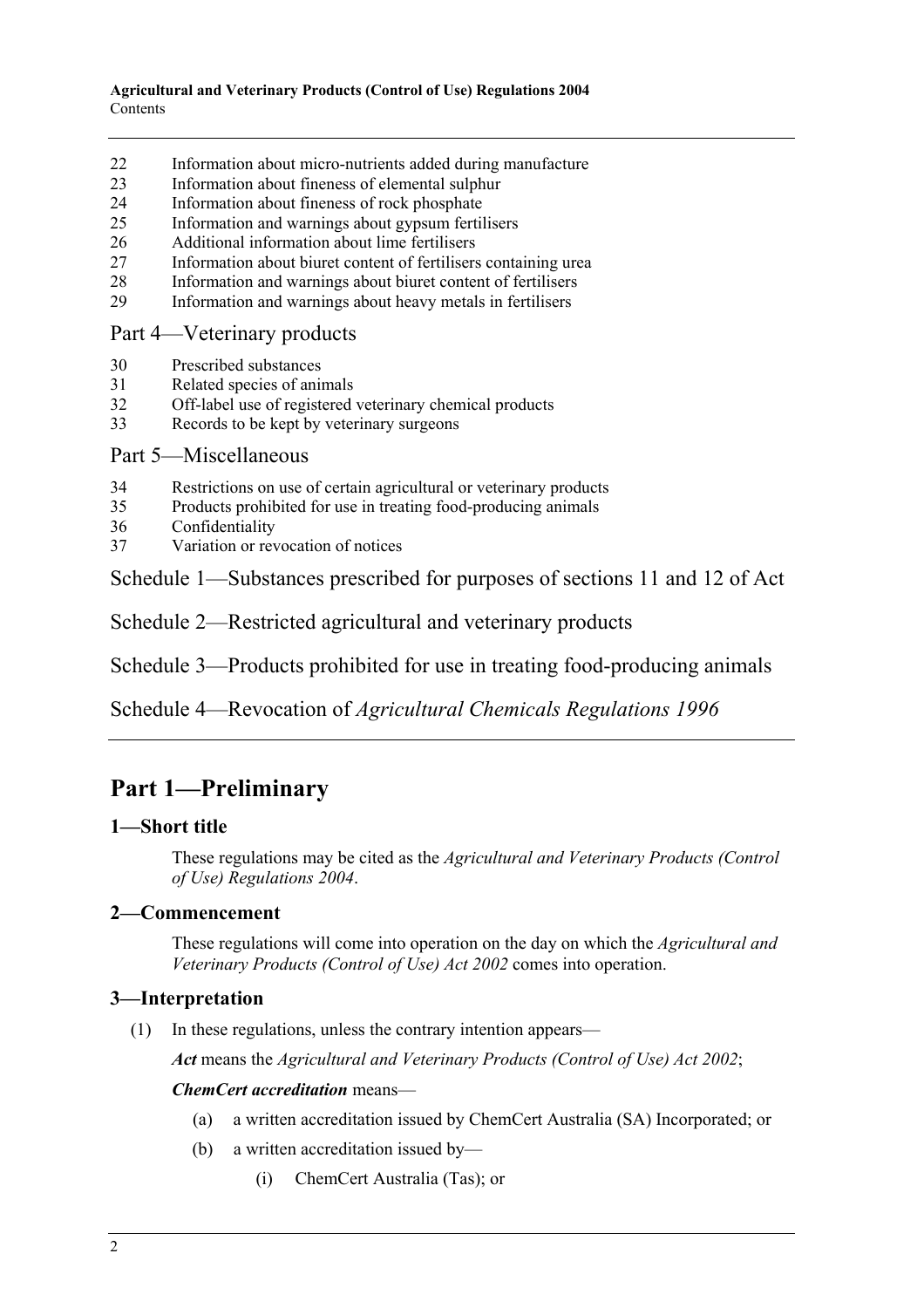- (ii) ChemCert Australia (Vic) Inc; or
- (iii) ChemCert (NSW) Ltd; or
- (iv) ChemCert Training Queensland; or
- (v) ChemCert (NT); or
- (vi) ChemCert (WA),

that is recognised in writing by ChemCert Australia (SA) Incorporated;

*crop* includes a plant not grown for its produce;

*gypsum* means a naturally occurring substance composed of calcium sulphate dihydrate;

*home garden product* means a registered agricultural chemical product that—

- (a) is supplied to the general public for use in the home and home garden; and
- (b) is supplied in a container the approved label for which indicates that the product is intended for such use;

*horticultural crop* includes fruit, nuts, herbs, vegetables, vines, flowers and ornamental plants;

*lime* means agricultural lime, dolomite or magnesite that—

- (a) has a neutralising value equal to or greater than 50%; and
- (b) contains calcium or magnesium carbonates or oxides or hydroxides, or a combination of calcium and magnesium carbonates or oxides or hydroxides,

when used for the purpose of decreasing the acidity of soil or when used as a fertiliser to supply principally calcium or magnesium;

*liming material* means an agricultural liming material that consists of or contains lime or dolomite that has a neutralising value of less than 50%;

*neutralising value* means the calcium carbonate equivalent as calculated from the calcium and magnesium carbonates, oxides and hydroxides;

*prescribed qualification*, in relation to an agricultural product or a veterinary product, means—

- (a) a valid ChemCert accreditation accrediting the holder in the use of that product; or
- (b) a qualification approved by the Minister by notice in the Gazette;

*phosphatic fertiliser* means a fertiliser that contains not less than 2% phosphorus;

*State* includes a Territory of the Commonwealth:

*trace element* means boron, cobalt, copper, iron, manganese, molybdenum, selenium or zinc.

- (2) For the purposes of these regulations—
	- (a) a fertiliser is *partially constituted of trace elements* if the nutritional value of the fertiliser is partially derived from trace elements or the salts of trace elements;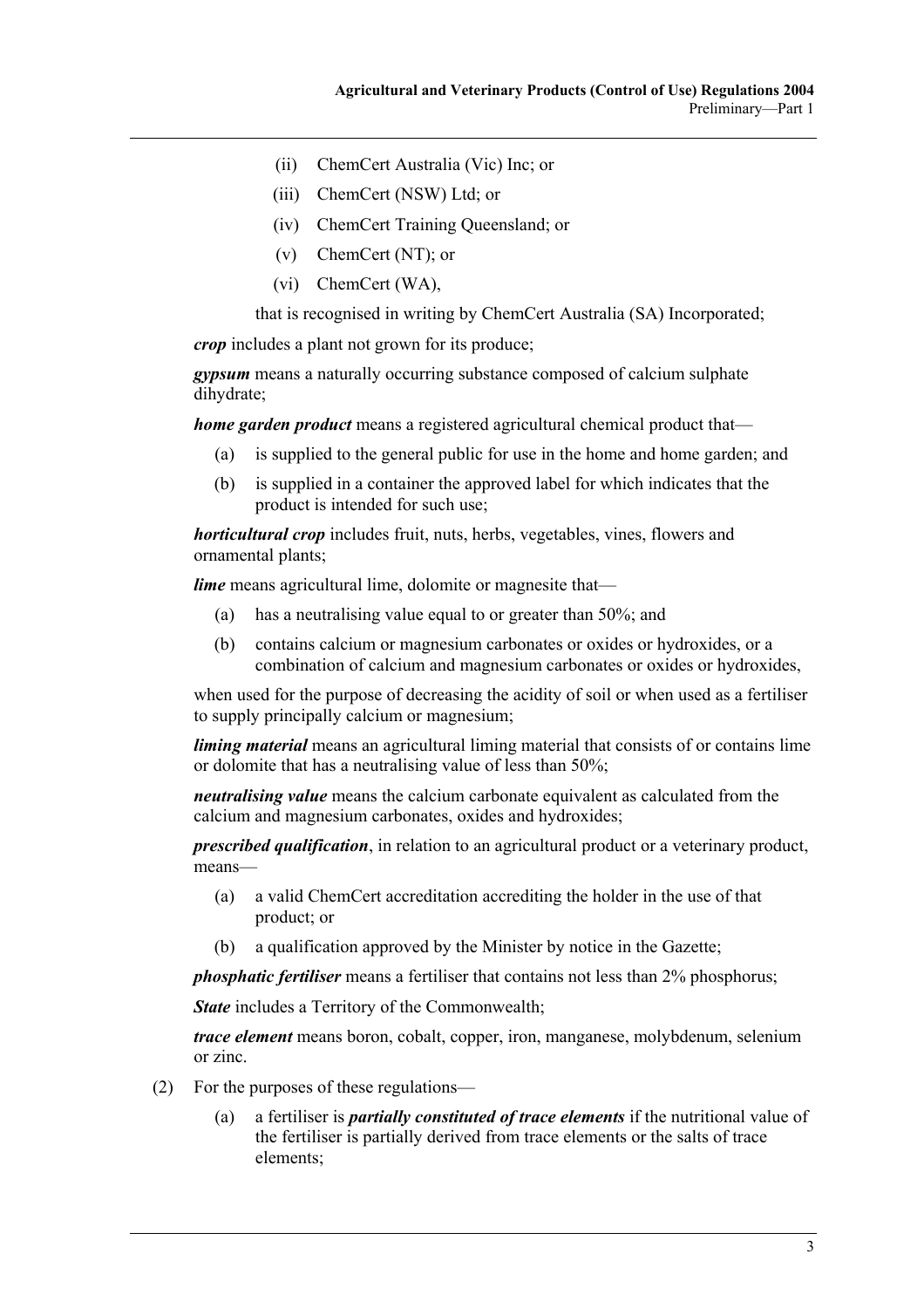(b) a fertiliser is *wholly constituted of trace elements* if the nutritional value of the fertiliser is derived only from trace elements or the salts of trace elements.

### **4—Mandatory instructions**

- (1) For the purposes of the definition of *mandatory instruction* in section 3(1) of the Act, an instruction on an approved label for containers for a registered agricultural chemical product or a registered veterinary chemical product is a mandatory instruction if—
	- (a) it uses the words "must", "must not", "may not", "do not", "not to be used", "not for use" or "use only"; or
	- (b) it contains a statement that the product is for use only by a person who has specified qualifications.
- (2) For the purposes of the definition of *mandatory instruction* in section 3(1) of the Act, an instruction on an approved label for containers for a registered veterinary chemical product is a mandatory instruction if it is preceded by the heading "Restraints".

### **5—Trade species animal**

For the purposes of paragraph (c) of the definition of *trade species animal* in section 3(1) of the Act, horses, donkeys and mules are declared to be trade species animals.

## **Part 2—Agricultural chemical products**

### **6—Off-label use of registered agricultural chemical products**

 (1) A person must not use a registered agricultural chemical product in contravention of this regulation except as authorised by a permit.

Maximum penalty: \$10 000.

- (2) If the approved label for containers for the product includes instructions for the use of the product on specified crops, or in specified situations, in this State or in all States, the product—
	- (a) must not be used on a crop, or in a situation, not so specified; and
	- (b) must not be used on a crop, or in a situation, so specified at a rate or frequency that exceeds the rate or frequency specified on the label for use on that crop or in that situation (whether or not the specified rate or frequency is stated to be a maximum rate or frequency).
- (3) If the approved label for containers for the product does not include instructions for the use of the product on specified crops, or in specified situations, in this State but includes such instructions for another State, the product—
	- (a) must not be used in this State on a crop, or in a situation, not specified on the label for another State; and
	- (b) must not be used in this State on a crop, or in a situation, specified on the label for another State at a rate or frequency that exceeds the highest rate or frequency specified on the label for use on that crop or in that situation (whether or not the specified rate or frequency is stated to be a maximum rate or frequency).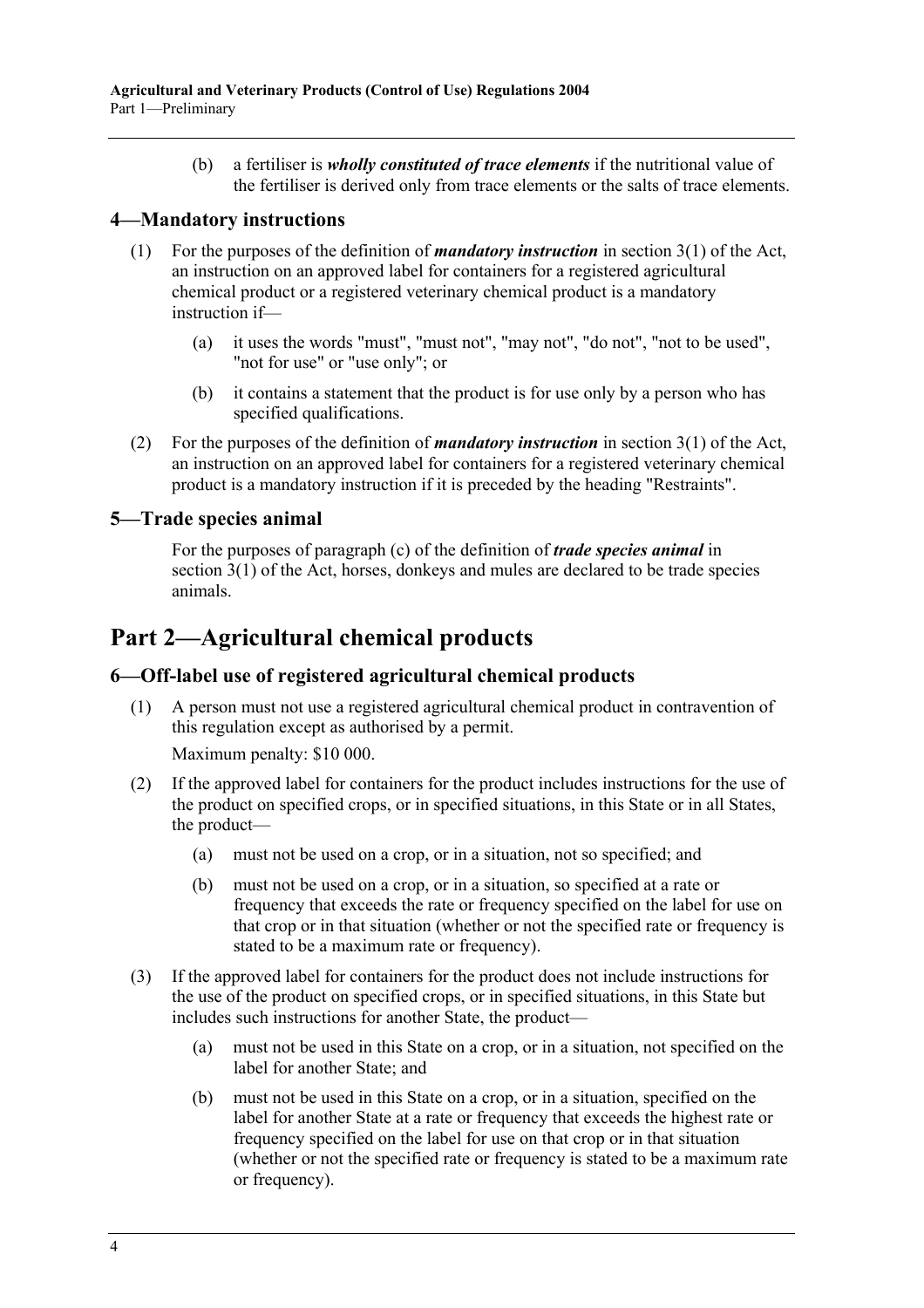(4) This regulation does not apply to the use of a home garden product unless the product is used on a plant being grown or used for the purposes of trading in the plant or products derived from the plant or for producing products for sale.

### **7—Exemption in relation to horticultural crops**

- (1) A person who is an accredited participant of an approved quality assurance scheme is exempt from regulation 6 in relation to the use of a product on a horticultural crop in respect of which the scheme is approved on condition that the product is not used at a rate or frequency that exceeds the highest rate or frequency specified on the approved label for use on any crop (whether or not the specified rate or frequency is stated to be a maximum rate or frequency).
- (2) The Minister may, by notice in the Gazette, approve a quality assurance scheme for a specified horticultural crop.
- (3) A person is an accredited participant of an approved quality assurance scheme only if he or she satisfies requirements specified by the Minister in the notice approving the quality assurance scheme or by subsequent notice in the Gazette.
- (4) A notice under subregulation (2) will be taken to be revoked on the third anniversary of the day on which it was made.

### **8—Exemptions in relation to home garden products**

- (1) A person is exempt from section 7 of the Act in relation to the use of a home garden product unless the person is using the product on a plant that is being grown or used for the purposes of trading in the plant or products derived from the plant or for producing products for sale.
- (2) A person is exempt from section 7 of the Act in relation to the disposal of a home garden product.
- (3) A person is exempt from section 8 of the Act in relation to the keeping of a home garden product.

## **Part 3—Fertilisers**

### **Division 1—Standards for fertilisers**

### **Subdivision 1—Maximum permitted concentrations of heavy metals**

#### **9—Maximum permitted concentration of cadmium**

The concentration of cadmium in a fertiliser must not exceed—

- (a) in the case of a phosphatic fertiliser—300 mg for each kilogram of phosphorus in the fertiliser;
- (b) in the case of a non-phosphatic fertiliser—
	- (i) if the fertiliser is wholly constituted of trace elements—50 mg for each kilogram of the fertiliser; or
	- (ii) in any other case—10 mg for each kilogram of the fertiliser.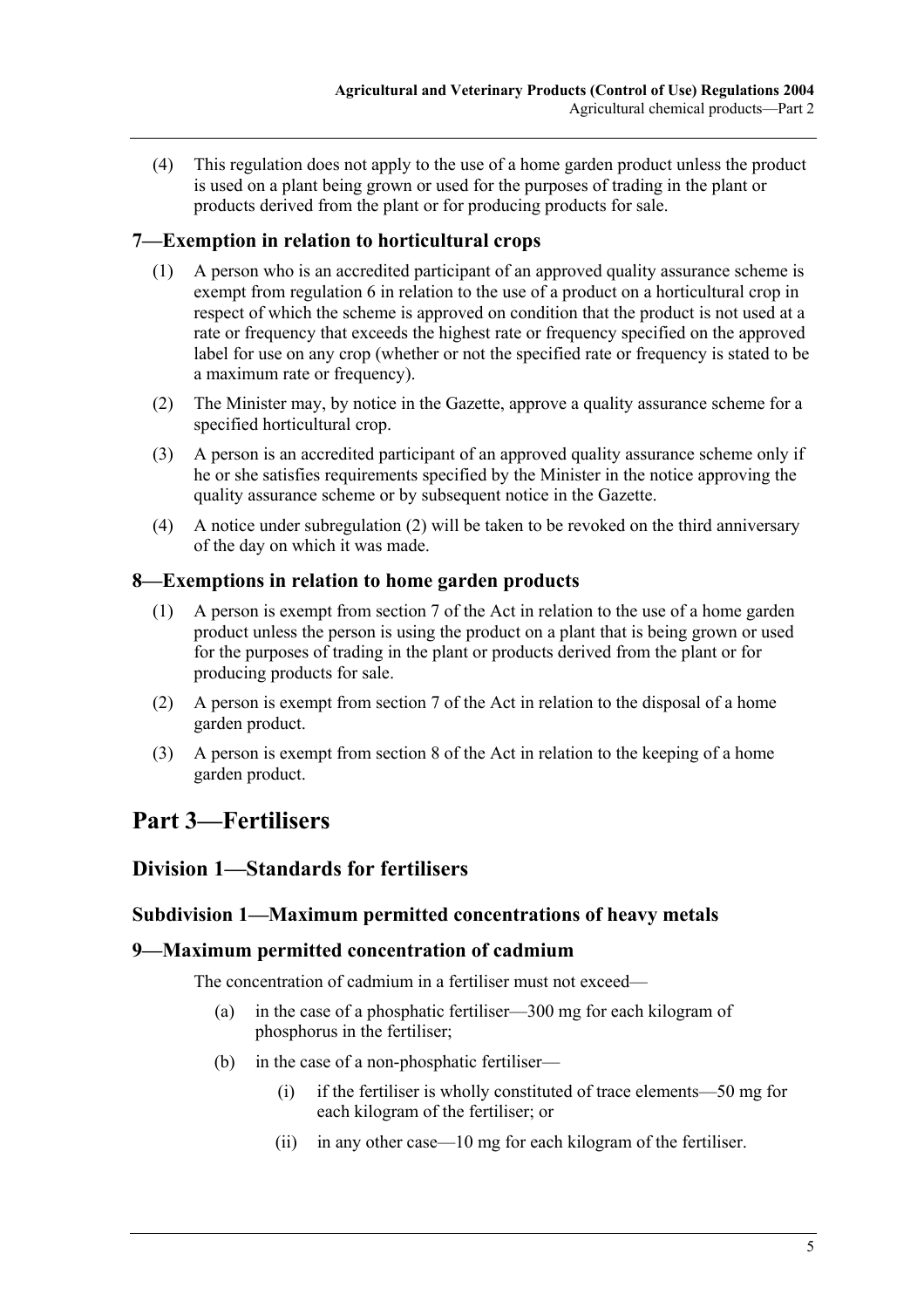### **10—Maximum permitted concentration of lead**

The concentration of lead in a fertiliser must not exceed the following amount for each kilogram of the fertiliser:

- (a) in the case of a foliar fertiliser wholly constituted of trace elements—500 mg; or
- (b) in the case of a fertiliser (other than a foliar fertiliser) wholly constituted of trace elements—2 000 mg; or
- (c) in the case of a fertiliser partially constituted of trace elements—500 mg; or
- (d) in any other case—100 mg.

#### **11—Maximum permitted concentration of mercury**

The concentration of mercury in a fertiliser must not exceed the following amount for each kilogram of the fertiliser:

- (a) in the case of a phosphatic fertiliser—10 mg; or
- (b) in any other case—5 mg.

### **Subdivision 2—Standards for gypsum and lime fertilisers**

#### **12—Minimum percentage of sulphur in gypsum fertilisers**

A fertiliser supplied as gypsum must contain at least the following percentage of sulphur:

- (a) in the case of fertiliser supplied as premium grade gypsum—16.7% in weight of the total weight of the fertiliser;
- (b) in the case of fertiliser supplied as grade 1 gypsum—15% in weight of the total weight of the fertiliser;
- (c) in the case of fertiliser supplied as grade 2 gypsum—12.5% in weight of the total weight of the fertiliser;
- (d) in the case of fertiliser supplied as grade 3 gypsum—10% in weight of the total weight of the fertiliser.

#### **13—Fineness of gypsum fertilisers**

If a fertiliser is supplied as gypsum—

- (a) at least 50% of the total amount of the fertiliser must be capable of passing through a sieve with apertures of 2 mm; and
- (b) at least 80% of the total amount of the fertiliser must be capable of passing through a sieve with apertures of 5.6 mm.

#### **14—Maximum permitted moisture content of gypsum fertilisers**

The moisture content of a fertiliser supplied as gypsum must not exceed 15% of the total amount of the fertiliser (disregarding any water bound in the gypsum mineral structure of the fertiliser).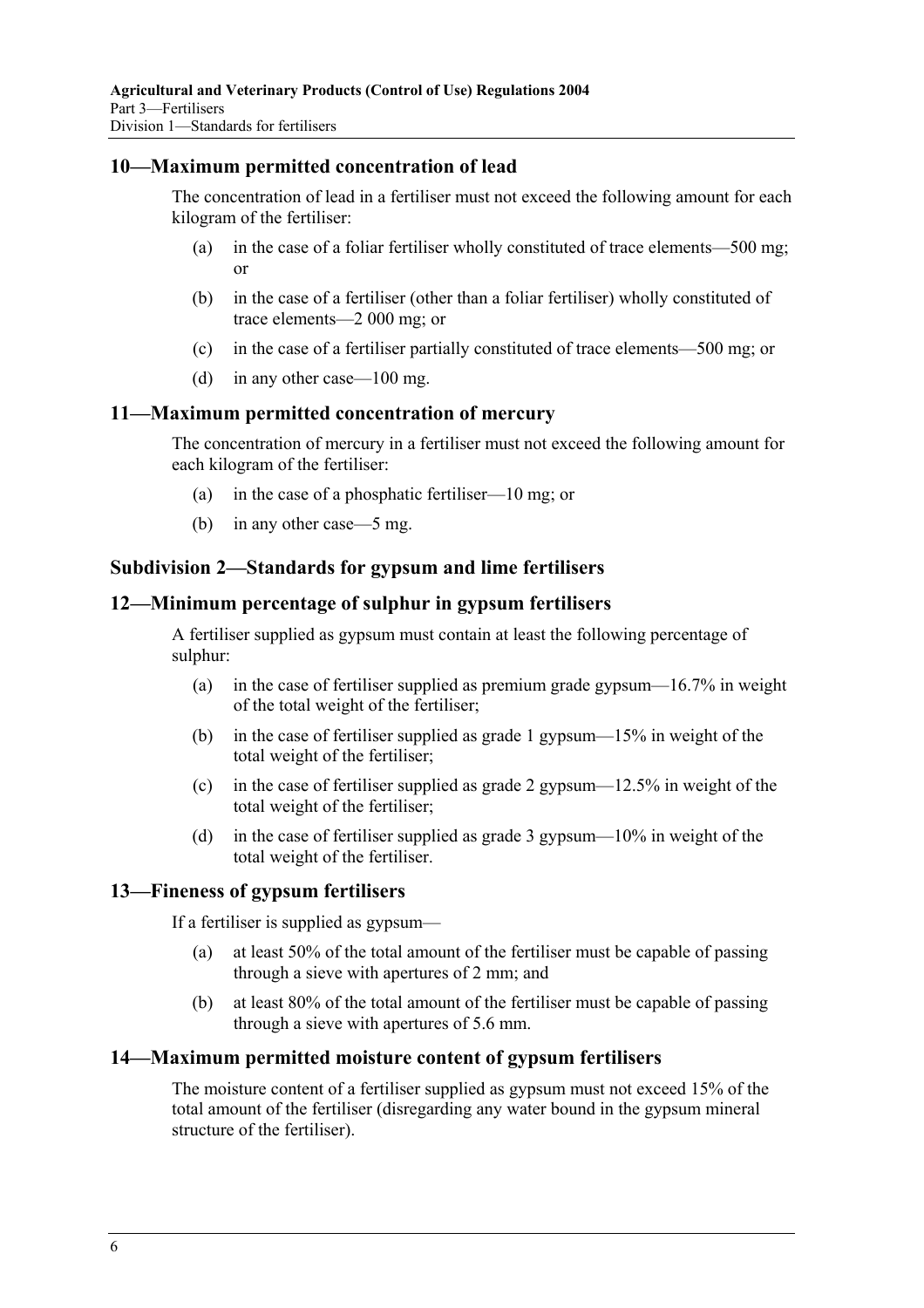### **15—Minimum neutralising value of lime fertilisers**

A fertiliser supplied as lime must have the following minimum neutralising value:

- (a) in the case of fertiliser supplied as grade 1 lime—80%;
- (b) in the case of fertiliser supplied as grade 2 lime—65%;
- (c) in the case of a fertiliser supplied as grade 3 lime—50%.

### **Division 2—Labelling and information**

### **Subdivision 1—General provisions**

### **16—Requirement for label or advice note**

- (1) A fertiliser must—
	- (a) if supplied in a package—have affixed to, or printed or stencilled on, the package a label or advice note that complies with this Division; or
	- (b) if supplied without a package—be supplied in accordance with this regulation with a label or advice note that complies with this Division.
- (2) If fertiliser supplied without a package is delivered to a person, the label or advice note for the fertiliser must be handed to the person or an agent of the person.
- (3) If fertiliser supplied without a package is delivered to premises where no person is in attendance to accept delivery of the label or advice note for the fertiliser, the label or advice note must, within 7 days of the delivery, be given or sent to the person to whom the fertiliser was supplied.
- $(4)$  If—
	- (a) a fertiliser supplied as gypsum, lime or liming materials is supplied without a package to a person on more than one occasion during a calendar year; and
	- (b) on each occasion the specifications of the fertiliser are the same,

compliance with the preceding subregulations is required only in relation to the first supply of the fertiliser during that year.

### **17—General information to be included on label or advice note**

A label or advice note for a fertiliser must state—

- (a) the distinctive name of the fertiliser; and
- (b) the name and principal place of business of the manufacturer or supplier of the fertiliser.

#### **18—Use of numbers in name of fertiliser on label or advice note**

If the name of a fertiliser on a label or advice note for the fertiliser includes a number to indicate the percentage concentration of a nutrient in the fertiliser—

- (a) a number including or below the mid range (other than 0.5 or less) must be rounded down to the nearest whole number or the first decimal place;
- (b) a number above the mid range must be rounded up to the nearest whole number or the first decimal place.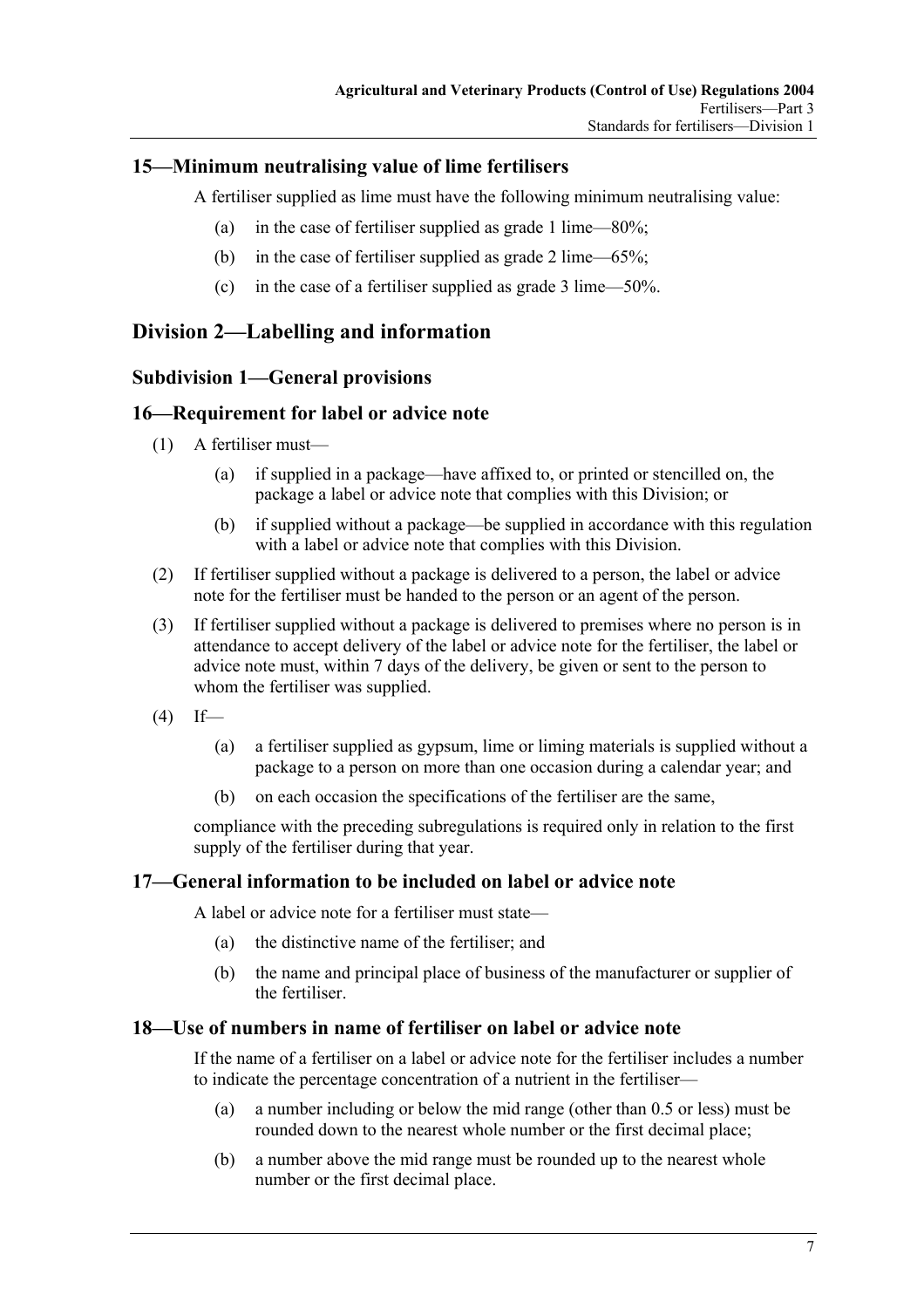### **Subdivision 2—Requirements relating to content of fertilisers**

#### **19—Information about content and form of nutrients**

- (1) A label or advice note for a fertiliser must state the name of each element present in the fertiliser and—
	- (a) if the fertiliser contains nitrogen—the following information:
		- (i) the percentage of nitrogen as nitrate;
		- (ii) the percentage of nitrogen as ammonium;
		- (iii) the percentage of nitrogen as urea;
		- (iv) the percentage of nitrogen in any other form (to be stated);
		- (v) the total percentage content of nitrogen; and
	- (b) if the fertiliser contains phosphorus—the following information:
		- (i) the percentage of phosphorus as water soluble;
		- (ii) the percentage of phosphorus as ammonium citrate soluble;
		- (iii) the percentage of phosphorus as ammonium citrate insoluble;
		- (iv) the percentage of phosphorus in any other form (to be stated);
		- (v) the total percentage content of phosphorus; and
	- (c) if the fertiliser contains potassium—the following information:
		- (i) the percentage of potassium as chloride;
		- (ii) the percentage of potassium as nitrate;
		- (iii) the percentage of potassium as phosphate;
		- (iv) the percentage of potassium as sulphate;
		- (v) the percentage of potassium in any other form (to be stated);
		- (vi) the total percentage content of potassium; and
	- (d) if the fertiliser contains calcium—the following information:
		- (i) the percentage of calcium as carbonate;
		- (ii) the percentage of calcium as hydroxide;
		- (iii) the percentage of calcium as oxide;
		- (iv) the percentage of calcium as sulphate;
		- (v) the percentage of calcium as nitrate;
		- (vi) the percentage of calcium as chloride;
		- (vii) the percentage of calcium as superphosphate or phosphate;
		- (viii) the percentage of calcium as silicate;
		- (ix) the percentage of calcium in any other form (to be stated);
		- (x) the total percentage content of calcium; and
	- (e) if the fertiliser contains magnesium—the following information: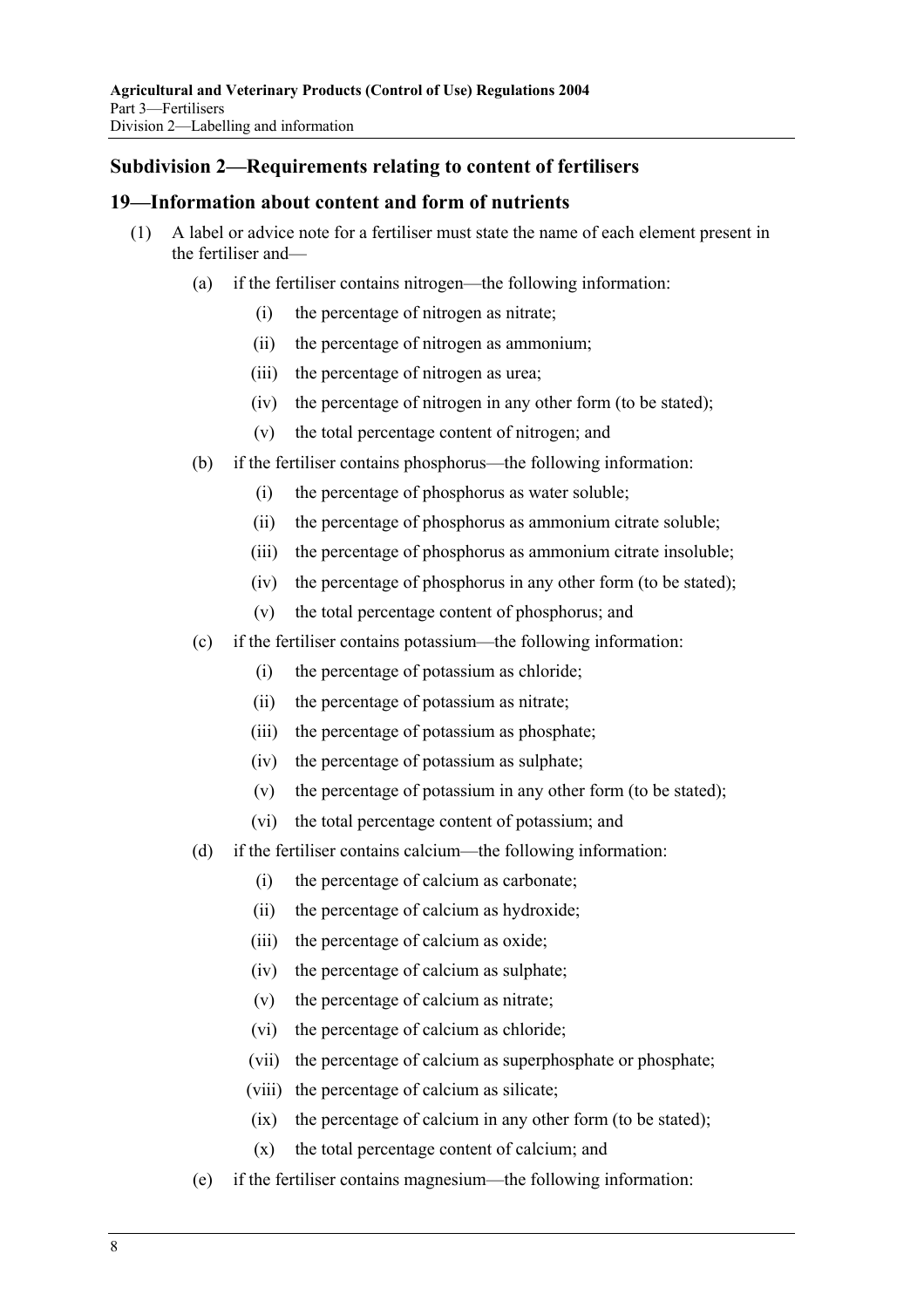- (i) the percentage of magnesium as carbonate;
- (ii) the percentage of magnesium as hydroxide;
- (iii) the percentage of magnesium as oxide;
- (iv) the percentage of magnesium as silicate;
- (v) the percentage of magnesium as sulphate;
- (vi) the total percentage content of magnesium; and
- (f) if the fertiliser contains sulphur—the following information:
	- (i) the percentage of sulphur as sulphate;
	- (ii) the percentage of sulphur as elemental sulphur;
	- (iii) the percentage of sulphur in any other form (to be stated);
	- (iv) the total percentage content of sulphur; and
- (g) if the fertiliser contains micro-nutrients as a straight product, blended or as a coating—the following information in relation to each micro-nutrient:
	- (i) the percentage of the micro-nutrient as sulphate;
	- (ii) the percentage of the micro-nutrient as chelate and the form of the chelate;
	- (iii) the percentage of the micro-nutrient as oxide;
	- (iv) the percentage of the micro-nutrient in any other form (to be stated).
- (2) If a fertiliser is named on a label or advice note by use of a number that does not reflect the actual percentage content of each element present in the fertiliser, the label or advice note must also state each element's percentage content directly below the fertiliser's name.

### **20—Order in which nutrients in fertiliser must be listed**

A label or advice note for a fertiliser must—

- (a) list the following nutrients in the following order:
	- (i) nitrogen;
	- (ii) phosphorus;
	- (iii) potassium;
	- (iv) sulphur;
	- (v) calcium;
	- (vi) magnesium; and
- (b) list all other nutrients in decreasing quantity.

### **21—Concentration of nutrients in fertiliser**

A label or advice note for a fertiliser must state the concentration of a nutrient in the fertiliser—

 (a) in the case of a fertiliser supplied by weight—as a percentage in weight of the total weight of the fertiliser  $(\%$  wt/wt);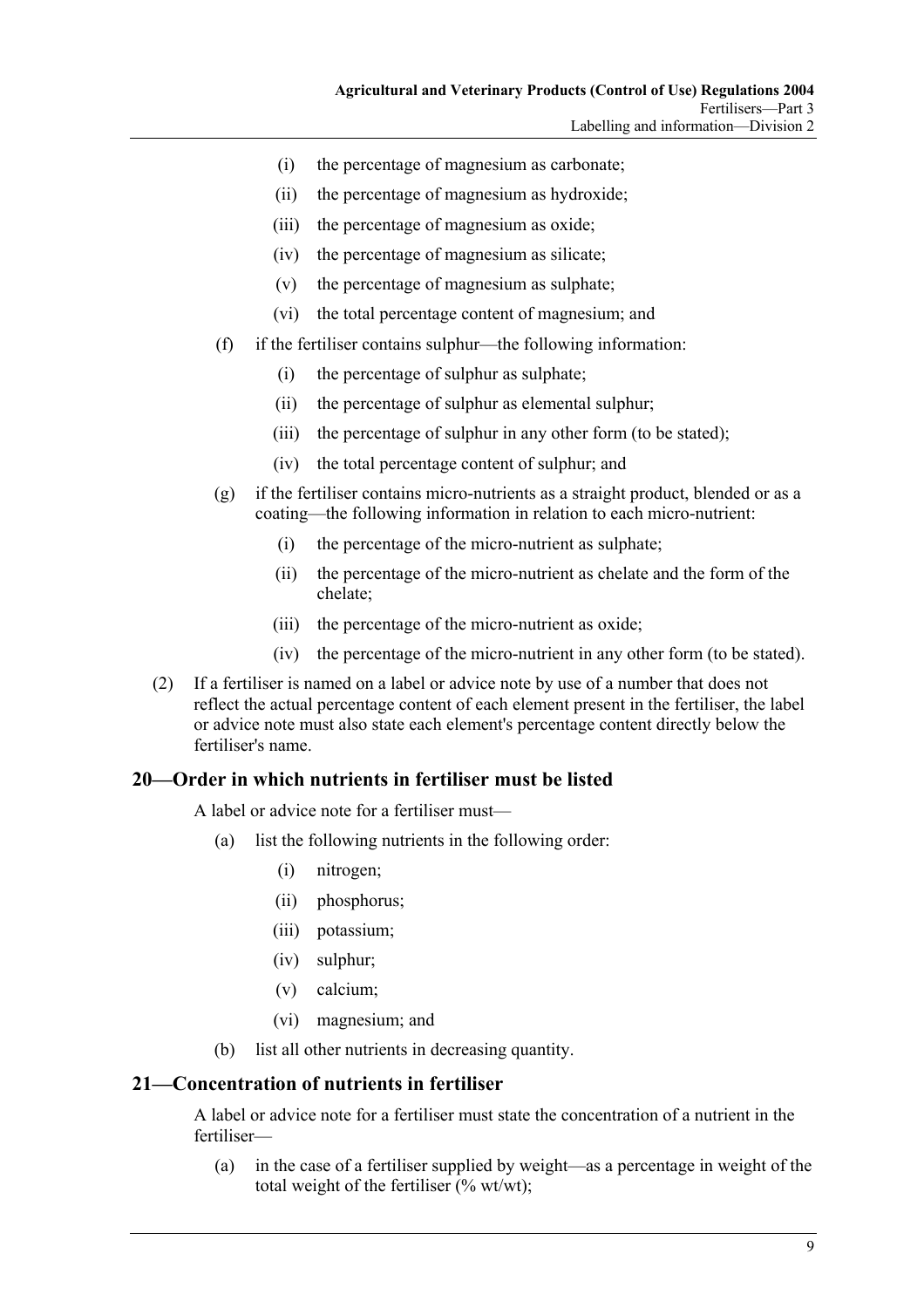(b) in the case of a fertiliser sold by volume—as a percentage in weight of the total volume of the fertiliser  $\frac{0}{0}$  wt/vol).

### **22—Information about micro-nutrients added during manufacture**

If a fertiliser contains micro-nutrients added during a manufacturing process and, due to chemical reactions the form of the micro-nutrients in the end product is not known, the label or advice note for the fertiliser must state the concentration of micronutrients present in the fertiliser in elemental form.

### **23—Information about fineness of elemental sulphur**

If a fertiliser contains elemental sulphur, the label or advice note for the fertiliser must state—

- (a) the percentage of sulphur particles capable of passing through a sieve with apertures of 0.25 mm; and
- (b) the percentage of sulphur particles capable of passing through a sieve with apertures of 0.5 mm but not through a sieve with an aperture of 0.25 mm; and
- (c) the percentage of sulphur particles not capable of passing through a sieve with apertures of 0.5 mm.

### **24—Information about fineness of rock phosphate**

A label or advice note for a fertiliser containing rock phosphate must state—

- (a) the percentage of the rock phosphate that is capable of passing through a sieve with apertures of 1.003 mm; and
- (b) the percentage of the rock phosphate that is capable of passing through a sieve with apertures of 500 microns.

### **25—Information and warnings about gypsum fertilisers**

- (1) A label or advice note for fertiliser supplied as gypsum must state—
	- (a) whether the fertiliser is premium grade, grade 1, grade 2 or grade 3 gypsum; and
	- (b) the minimum amount (expressed as a percentage weight in weight) of each of the following substances in the fertiliser:
		- (i) gypsum;
		- (ii) calcium;
		- (iii) sulphur; and
	- (c) the minimum percentage of the fertiliser that will pass through a sieve with apertures of 2 mm; and
	- (d) the minimum percentage of the fertiliser that will pass through a sieve with apertures of 5.6 mm.
- (2) If the concentration of sodium in a fertiliser supplied as gypsum exceeds 0.8% for each kilogram of the fertiliser, the label or advice note for the fertiliser must contain—
	- (a) a statement that continual application of the fertiliser may have a detrimental effect on soil; or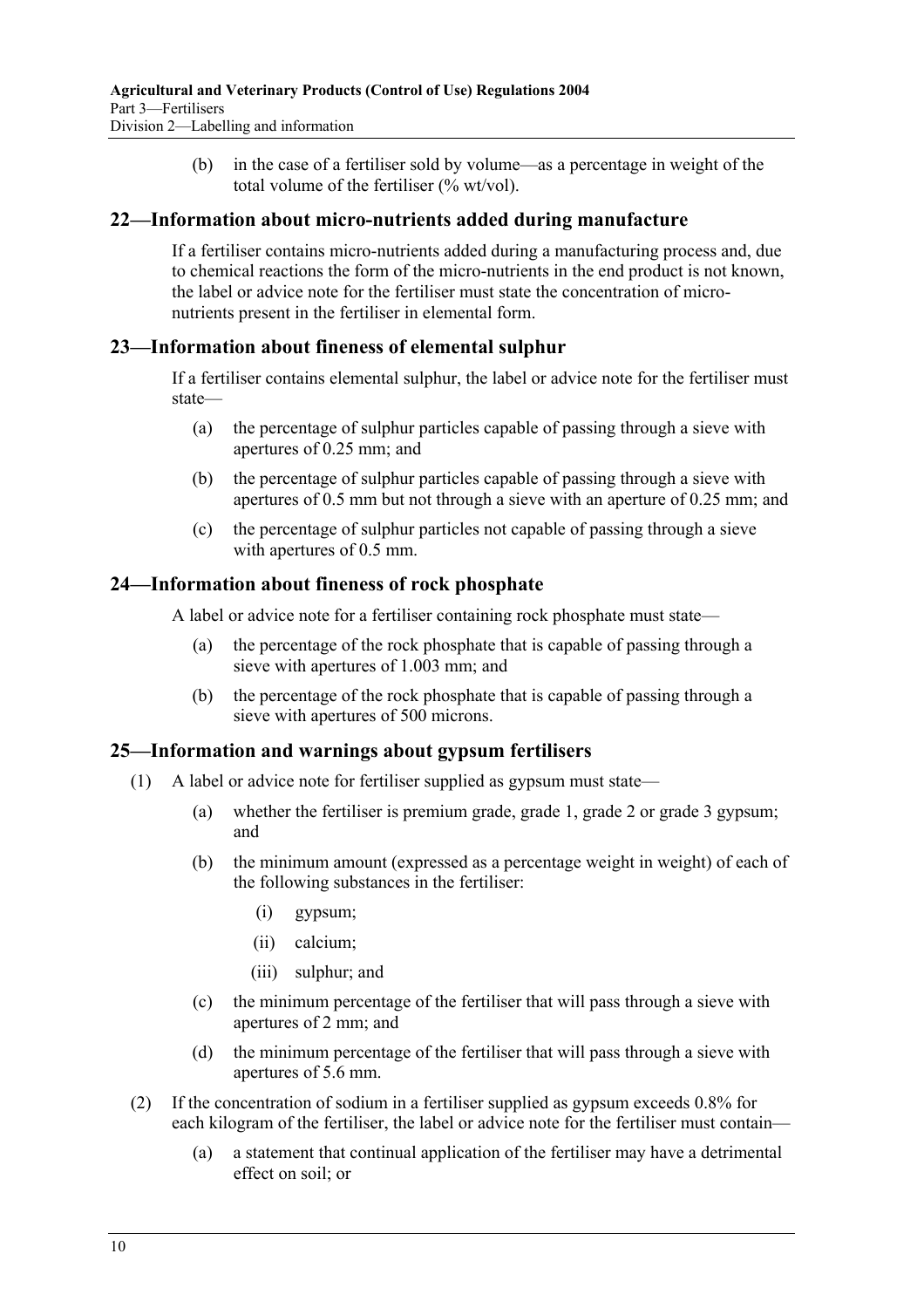(b) the following warning:

**WARNING**—This product is not suitable for reclamation of saline sodic soils.

### **26—Additional information about lime fertilisers**

- (1) A label or advice note for a fertiliser supplied as lime must state—
	- (a) whether the lime is grade 1, grade 2 or grade 3 lime; and
	- (b) the neutralising value of the lime.
- (2) A label or advice note for a fertiliser supplied as liming material must state the neutralising value of the liming material.

### **27—Information about biuret content of fertilisers containing urea**

If a fertiliser contains urea, the label or advice note for the fertiliser must state the maximum proportion of biuret in the fertiliser.

### **28—Information and warnings about biuret content of fertilisers**

If a fertiliser contains biuret, the label or advice note for the fertiliser must contain the following:

- (a) for a foliar fertiliser (other than solely for turf) containing—
	- (i) more than 10 grams but not more than 20 grams of biuret for each kilogram of nitrogen—a warning that the fertiliser is not recommended for repeated foliar application on citrus trees;
	- (ii) more than 20 grams but not more than 30 grams of biuret for each kilogram of nitrogen—a warning that the fertiliser is not recommended for repeated foliar application on annual or perennial horticultural crops;
	- (iii) more than 30 grams of biuret for each kilogram of nitrogen—a warning that the fertiliser is not recommended for foliar application;
- (b) for a foliar fertiliser used solely on turf—a statement that the fertiliser is for use on turf only and must not be used in other foliar sprays;
- (c) for a non-foliar fertiliser—a statement that the fertiliser is for soil application only and must not be used as a foliar spray.

### **29—Information and warnings about heavy metals in fertilisers**

- (1) A label or advice note for a fertiliser containing cadmium must contain—
	- (a) a statement of the maximum content of cadmium in milligrams for each kilogram of the fertiliser; and
	- (b) in the case of a fertiliser containing more than 1 milligram of cadmium for each kilogram of the fertiliser—the following warning:

**WARNING**—Use of this product may result in cadmium residues in excess of the maximum permissible concentration (MPC) in plant and animal products and may also result in accumulation of these residues in soils.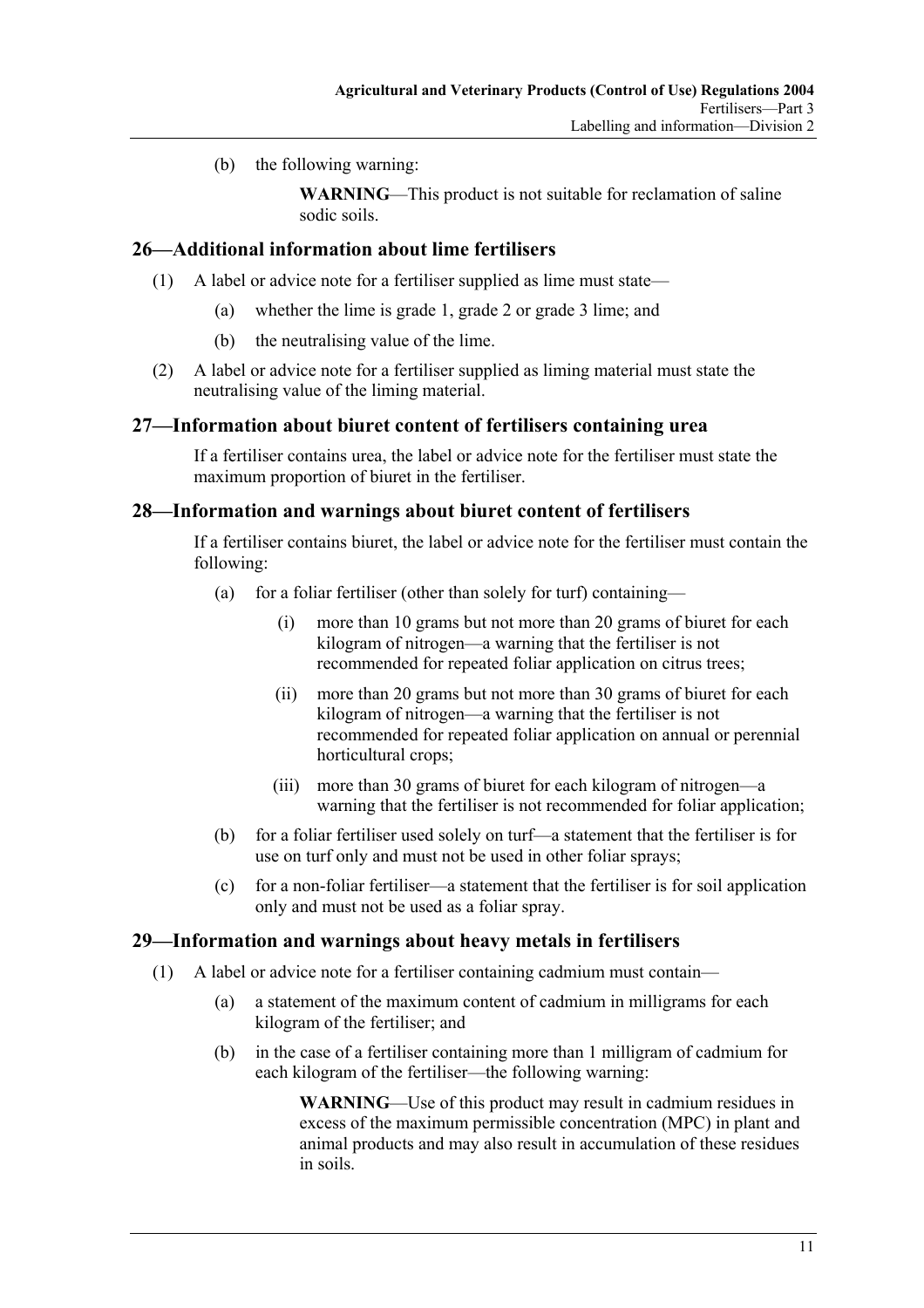- (2) A label or advice note for a phosphatic fertiliser must state the maximum content of cadmium and fluorine in milligrams for each kilogram of phosphorus in the fertiliser.
- (3) A label or advice note for a fertiliser containing lead must contain—
	- (a) a statement of the maximum content of lead in milligrams for each kilogram of the fertiliser; and
	- (b) in the case of a fertiliser containing more than 20 milligrams of lead for each kilogram of the fertiliser—the following warning:

**WARNING**—Use of this product may result in lead residues in excess of the maximum permissible concentration (MPC) in plant and animal products and may also result in accumulation of these residues in soils.

 (4) A label or advice note for a fertiliser that is supplied for application on pastures and contains more than 0.001% of molybdenum must contain the following warning:

> **WARNING**—Excessive use of molybdenum can be harmful to stock. Plant levels of molybdenum can be high for 4 weeks after application. It is advisable to keep stock off treated areas for this period. Check rate and frequency of molybdenum use with appropriate authorities.

- (5) A label or advice note for a fertiliser containing mercury must contain—
	- (a) a statement of the maximum content of mercury in milligrams for each kilogram of the fertiliser; and
	- (b) in the case of a fertiliser containing more than 0.2 milligrams of mercury per kilogram of the fertiliser—the following warning:

**WARNING**—Use of this product may result in mercury residues in excess of the maximum permissible concentration (MPC) in plant and animal products and may also result in accumulation of these residues in soils.

 (6) A label or advice note for a fertiliser containing more than 0.001% of selenium must contain the following warning:

> **WARNING**—Excessive use of this product can be toxic to livestock and should not be used if selenium deficiency does not exist in stock grazing on the area where the product is to be applied. Do not allow stock access to spilt or unused fertiliser.

## **Part 4—Veterinary products**

### **30—Prescribed substances**

- (1) For the purposes of section 11 of the Act, substances containing one or more of the substances specified in Schedule 1 are prescribed.
- (2) For the purposes of section 12 of the Act, the substances specified in Schedule 1 are prescribed.

### **31—Related species of animals**

For the purposes of section  $14(2)(a)(ii)(C)$  of the Act—

(a) cattle are declared to be related to buffalo, goats and deer; and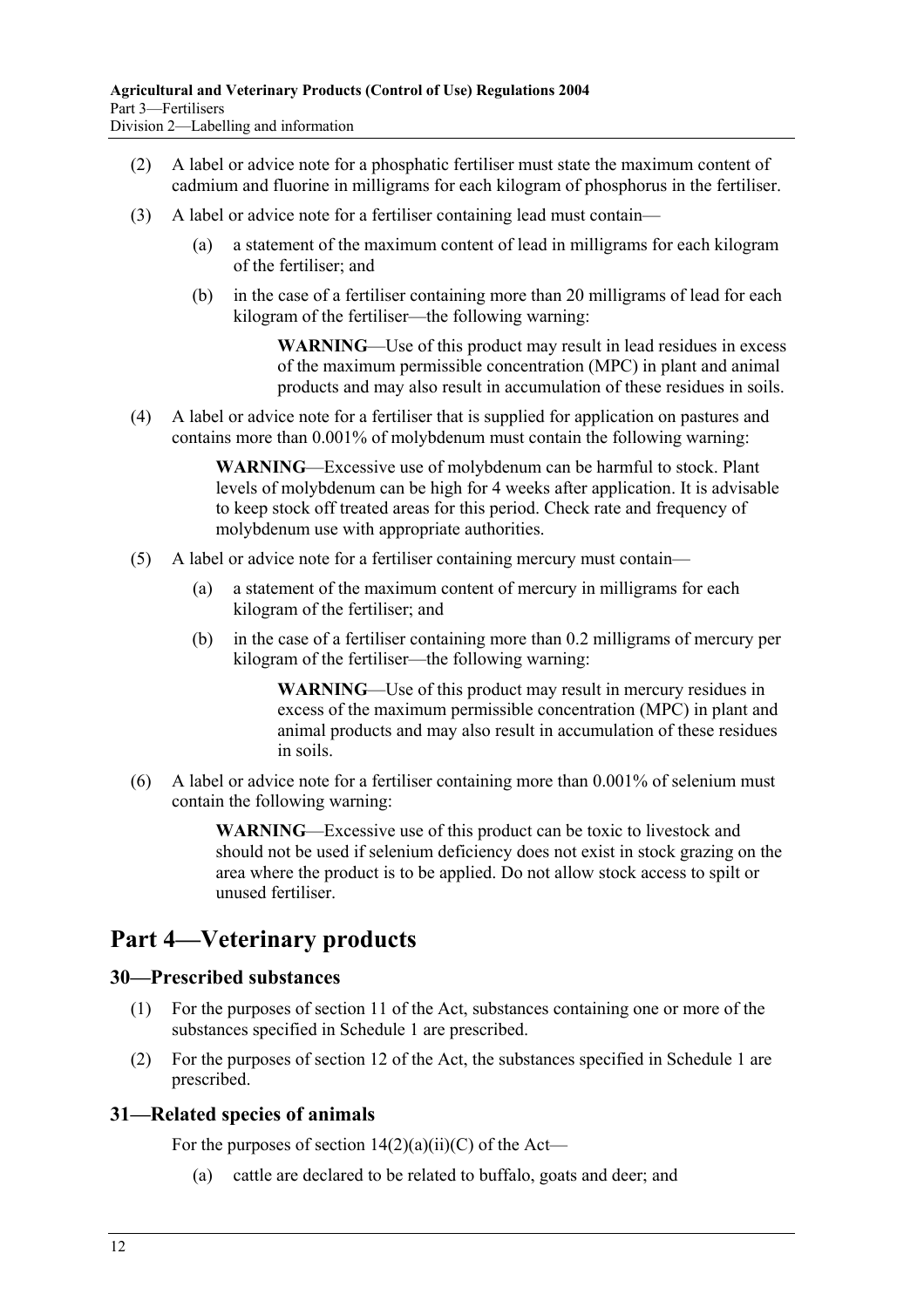- (b) chickens are declared to be related to ducks, geese, Guinea fowl, pheasants, quails, pigeons and turkeys; and
- (c) alpacas, camels and llamas are declared to be related to each other; and
- (d) horses, donkeys and mules are declared to be related to each other; and
- (e) kangaroos and wallabies are declared to be related to each other.

### **32—Off-label use of registered veterinary chemical products**

 (1) A person other than a veterinary surgeon must not use a registered veterinary chemical product in contravention of this regulation except as authorised by a permit or in accordance with the written instructions of a veterinary surgeon.

Maximum penalty: \$10 000.

- (2) If the approved label for containers for the product includes instructions for the use of the product on specified animals, or in specified situations, in this State or in all States, the product —
	- (a) must not be used on an animal, or in a situation, so specified at a rate, dosage or frequency that exceeds the rate, dosage or frequency specified on the label for use on that animal or in that situation (whether or not the specified rate, dosage or frequency is stated to be a maximum rate, dosage or frequency); and
	- (b) must not, if the label specifies a method of administration to an animal, be administered to an animal by any other method.
- (3) If the approved label for containers for the product does not include instructions for the use of the product on specified animals, or in specified situations, in this State but includes such instructions for another State, the product may be used in this State on an animal, or in a situation, specified for another State but—
	- (a) must not be used at a rate or frequency that exceeds the highest rate or frequency specified on the label for use on that animal or in that situation (whether or not the specified rate or frequency is stated to be a maximum rate or frequency); and
	- (b) must not, if the label specifies a method of administration to an animal, be administered to an animal by any other method.

#### **33—Records to be kept by veterinary surgeons**

- (1) A veterinary surgeon who treats trade species animals using a veterinary chemical product in a manner that contravenes a mandatory instruction on the approved label for containers of the product must, unless he or she is using the product in accordance with a permit, keep a record of the following information:
	- (a) the approval number allocated to the product by the NRA or the full name of the product and the concentration of each active constituent used in treating the animals;
	- (b) the date on which the product was used;
	- (c) the address at which the product was used;
	- (d) the name, address and telephone number of the person responsible for the care of the animals treated using the product;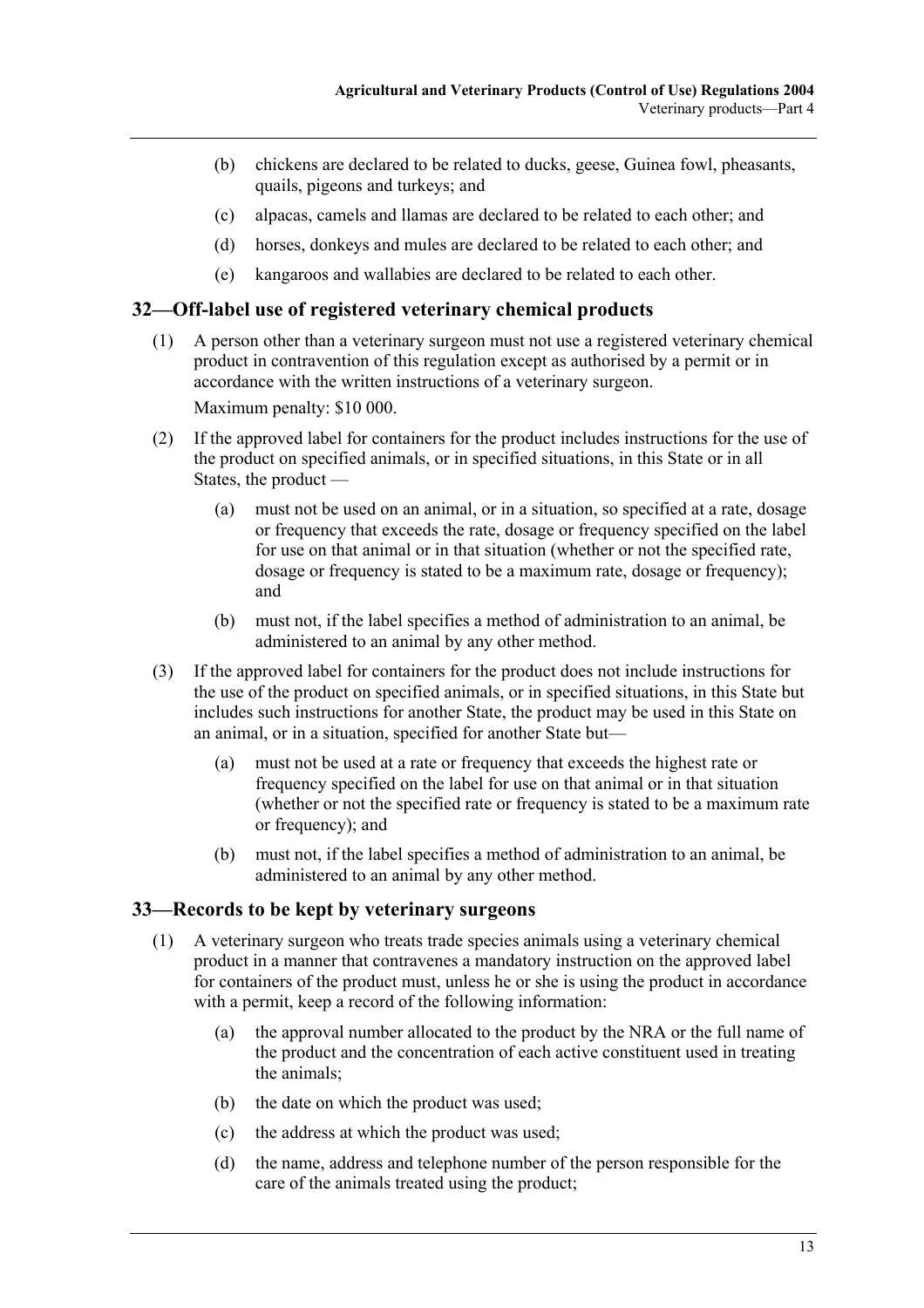- (e) the species of animal treated using the product;
- (f) the number of animals treated using the product;
- (g) the nature of the departure from the mandatory instruction.

Maximum penalty: \$2 500.

Expiation fee: \$210.

- (2) A veterinary surgeon who treats animals using a veterinary product prepared by him or her must keep a record of the following information:
	- (a) the concentration of each active constituent used in treating the animals;
	- (b) the date on which the product was used;
	- (c) the address at which the product was used;
	- (d) the name, address and telephone number of the person responsible for the care of the animals treated using the product;
	- (e) the species of animal treated using the product;
	- (f) the number of animals treated using the product.

Maximum penalty: \$2 500.

Expiation fee: \$210.

 (3) A veterinary surgeon must, on request by the Minister in writing, provide the Minister with specified information contained in a record kept under this regulation within the time specified in the request.

Maximum penalty: \$2 500.

Expiation fee: \$210.

## **Part 5—Miscellaneous**

### **34—Restrictions on use of certain agricultural or veterinary products**

If a person uses an agricultural or veterinary product of a kind specified in the left column of the table in Schedule 2 and the person does not belong to a class of persons specified opposite in the right column of the table, the person is guilty of an offence. Maximum penalty: \$10 000.

#### **35—Products prohibited for use in treating food-producing animals**

A person must not treat an animal kept or used as a food-producing species (within the meaning of the *Agvet Code of South Australia*) using a product specified in Schedule 3 except as authorised by a permit.

Maximum penalty: \$10 000.

#### **36—Confidentiality**

For the purposes of section 38(a) of the Act, the following Acts are prescribed:

- (a) the *Controlled Substances Act 1984*;
- (b) the *Dangerous Substances Act 1979*;
- (c) the *Environment Protection Act 1993*;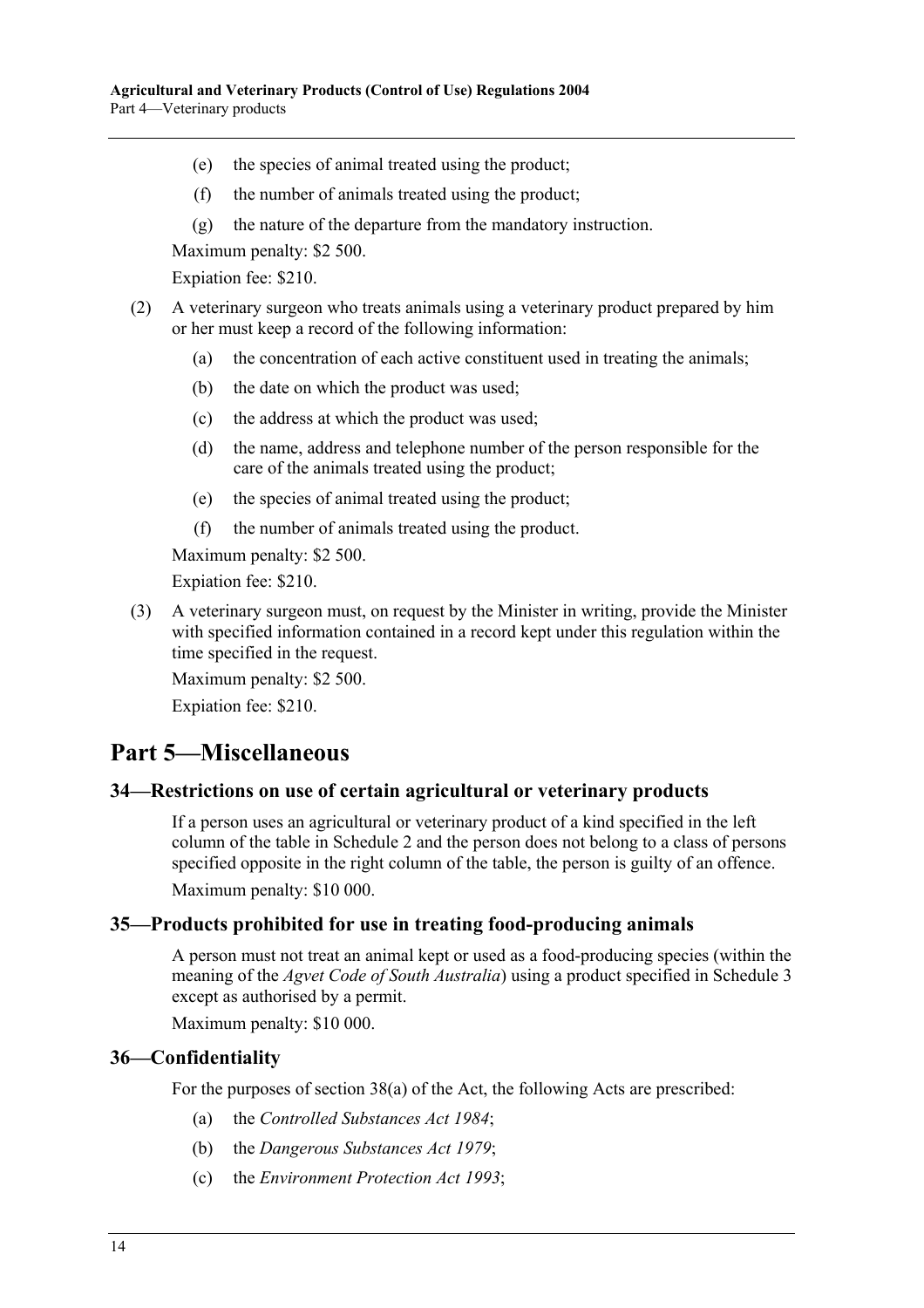- (d) the *Occupational Health, Safety and Welfare Act 1986*;
- (e) the *Public and Environmental Health Act 1987*.

#### **37—Variation or revocation of notices**

The Minister may, by subsequent notice in the Gazette, vary or revoke a notice published in the Gazette under these regulations.

## **Schedule 1—Substances prescribed for purposes of sections 11 and 12 of Act**

Aldrin Benzene hexachloride (BHC) Chlordane **DDT** Dieldrin Endrin Heptachlor Hexachlorobenzene (HCB) Lindane Methoxychlor Toxaphene (camphechlor)

## **Schedule 2—Restricted agricultural and veterinary products**

|                | <b>Agricultural or veterinary product</b>                                                                                    |                                                                                                                                                                                                           | Class of person authorised to use product                                                                                                                                                                  |
|----------------|------------------------------------------------------------------------------------------------------------------------------|-----------------------------------------------------------------------------------------------------------------------------------------------------------------------------------------------------------|------------------------------------------------------------------------------------------------------------------------------------------------------------------------------------------------------------|
| 1              | An agricultural chemical product that is a<br>pre-construction termiticide product<br>containing bifenthrin or chlorpyrifos. |                                                                                                                                                                                                           | A person who holds a valid pest management technician's<br>licence under the Controlled Substances (Pesticides)<br>Regulations 2003 authorising the person to use that<br>product pursuant to the licence. |
| 2              | An agricultural chemical product containing<br>pindone if-<br>the product is a concentrate; and<br>(a)                       |                                                                                                                                                                                                           | A person who holds a valid pest management technician's<br>licence under the Controlled Substances (Pesticides)<br>Regulations 2003 authorising the person to use that<br>product pursuant to the licence. |
|                | (b)                                                                                                                          | the instructions on the approved<br>label for containers of the product<br>require the product to be mixed<br>with carriers before it is ready for<br>use as a bait.                                      | An authorised officer under the <i>Animal and Plant</i><br>Control (Agricultural Protection and Other Purposes)<br>Act 1986 who has been trained in the use of that product.                               |
| 3              | An agricultural chemical product containing<br>sodium monofluoroacetate (1080) if-                                           |                                                                                                                                                                                                           | An authorised officer under the <i>Animal and Plant</i><br>Control (Agricultural Protection and Other Purposes)<br>Act 1986 who has been trained in the use of that product.                               |
|                | (a)<br>(b)                                                                                                                   | the product is a concentrate; and<br>the instructions on the approved<br>label for containers of the product<br>require the product to be mixed<br>with carriers before it is ready for<br>use as a bait. | A person who is authorised to handle that product<br>pursuant to a licence issued under section 22 of the<br>Controlled Substances Act 1984.                                                               |
| $\overline{4}$ | An agricultural chemical product<br>containing-                                                                              |                                                                                                                                                                                                           | A person who holds a prescribed qualification.                                                                                                                                                             |
|                | (a)                                                                                                                          | mevinphos; or                                                                                                                                                                                             |                                                                                                                                                                                                            |
|                |                                                                                                                              |                                                                                                                                                                                                           |                                                                                                                                                                                                            |